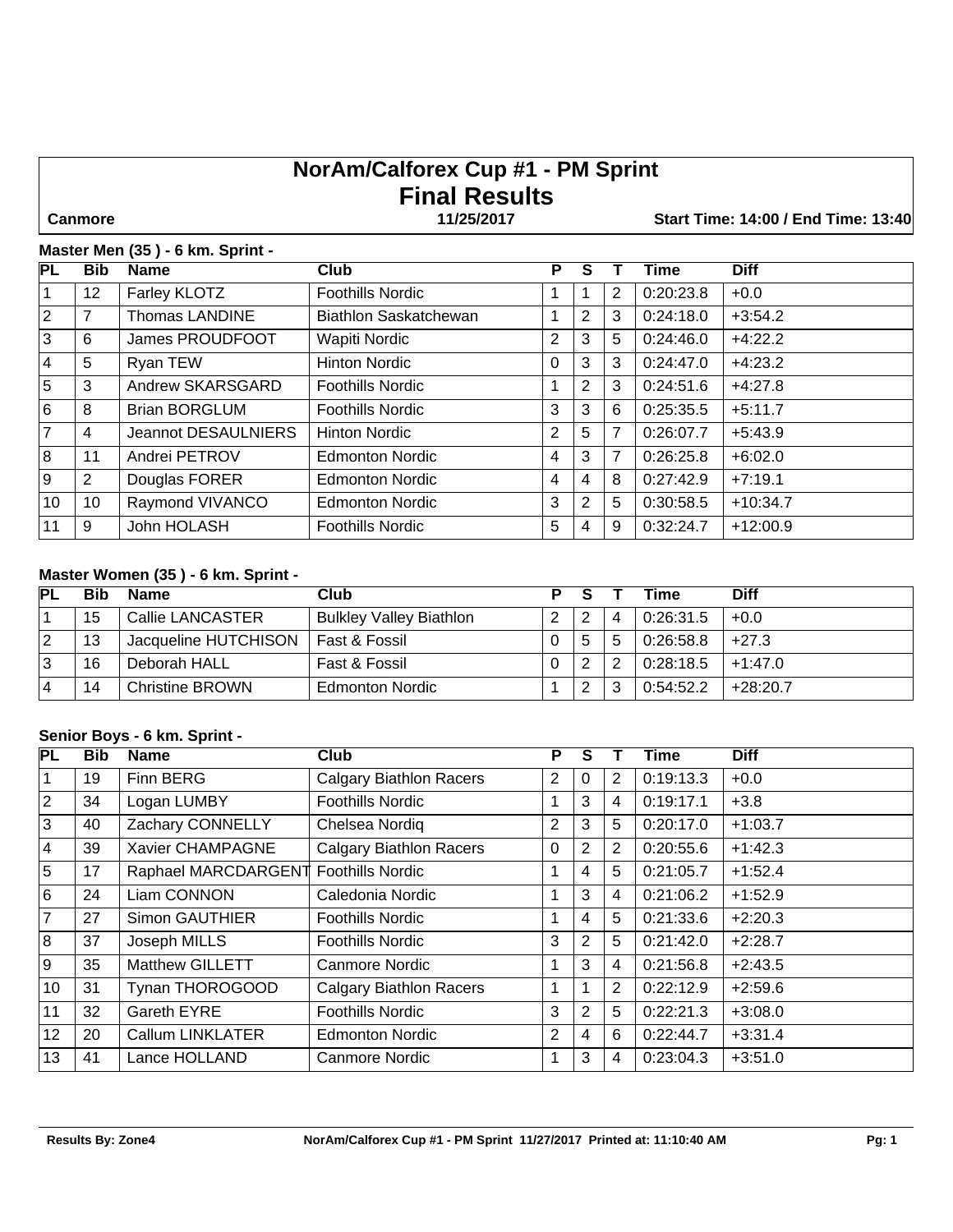| PL | <b>Bib</b>            | <b>Name</b>                  | <b>Club</b>                    | P | S |   | Time      | <b>Diff</b> |  |
|----|-----------------------|------------------------------|--------------------------------|---|---|---|-----------|-------------|--|
| 14 | 33                    | Sam MOSES                    | <b>Foothills Nordic</b>        | 2 | 2 | 4 | 0:23:37.6 | $+4:24.3$   |  |
| 15 | 18                    | Cameron MERKOWSKY            | Biathlon Saskatchewan          | 0 | 4 | 4 | 0:23:38.4 | $+4:25.1$   |  |
| 16 | 25                    | <b>Findlay EYRE</b>          | <b>Foothills Nordic</b>        | 1 | 4 | 5 | 0:24:06.2 | $+4:52.9$   |  |
| 17 | 28                    | Lazo GITCHOS                 | <b>Methow Valley Nordic</b>    | 3 | 4 | 7 | 0:24:13.8 | $+5:00.5$   |  |
| 18 | 30                    | Vaughn SCALIA                | <b>Edmonton Nordic</b>         | 0 | 3 | 3 | 0:24:15.2 | $+5:01.9$   |  |
| 19 | 42                    | Brayden WINDSOR              | Biathlon Saskatchewan          | 4 | 3 | 7 | 0:24:17.1 | $+5:03.8$   |  |
| 20 | 26                    | <b>Oliver BRINDLE</b>        | <b>Foothills Nordic</b>        | 1 | 4 | 5 | 0:24:25.7 | $+5:12.4$   |  |
| 21 | 38                    | <b>Justin PIANOSI HOUDEN</b> | <b>Canmore Nordic</b>          | 3 | 3 | 6 | 0:24:33.7 | $+5:20.4$   |  |
| 22 | 36                    | Sam MALKINSON                | <b>Foothills Nordic</b>        | 2 | 5 | 7 | 0:24:53.3 | $+5:40.0$   |  |
| 23 | 21                    | Will GROENEVELD              | <b>Calgary Biathlon Racers</b> | 4 | 3 | 7 | 0:24:54.1 | $+5:40.8$   |  |
| 24 | 29                    | Noah CRAMER                  | <b>Foothills Nordic</b>        | 1 | 5 | 6 | 0:24:56.3 | $+5:43.0$   |  |
| 25 | 45                    | Graeme COLE                  | <b>Foothills Nordic</b>        | 2 | 2 | 4 | 0:26:25.3 | $+7:12.0$   |  |
| 26 | 23                    | Noah HOLASH                  | <b>Foothills Nordic</b>        | 4 | 3 | 7 | 0:27:46.9 | $+8:33.6$   |  |
| 27 | 22                    | Timotej FASIANG              | Biathlon Saskatchewan          | 3 | 2 | 5 | 0:28:14.5 | $+9:01.2$   |  |
|    | <b>Jury Decisions</b> |                              |                                |   |   |   |           |             |  |

## **Senior Boys Continued ... - 6 km. Sprint -**

| <b>Bib: 38</b> | Time: | 0:00:01.0 | Notes: | Warning started 1 second early |
|----------------|-------|-----------|--------|--------------------------------|
| <b>Bib: 40</b> |       |           | Notes: | Warning 2.2.1 Closed Bolt      |
| <b>Bib: 41</b> | Time: | 0:02:00.0 | Notes: | IBU 5.5A - Missed Penalty Loop |

## **Dev 2 - Boys - 3.75 km. Sprint -**

| PL             | <b>Bib</b> | <b>Name</b>              | <b>Club</b>               | $\overline{\mathsf{P}}$ | $\overline{P}$ |                | <b>Time</b> | <b>Diff</b> |
|----------------|------------|--------------------------|---------------------------|-------------------------|----------------|----------------|-------------|-------------|
| $\vert$ 1      | 60         | Marcus SKARSGARD         | <b>Foothills Nordic</b>   | 1                       |                | $\overline{2}$ | 0:12:34.7   | $+0.0$      |
| $ 2\rangle$    | 58         | François GAUTHIER        | <b>Foothills Nordic</b>   | $\overline{2}$          |                | 3              | 0:12:57.6   | $+22.9$     |
| $\overline{3}$ | 54         | <b>Beau WALKER</b>       | <b>Altius</b>             | 1                       | $\overline{2}$ | 3              | 0:13:01.1   | $+26.4$     |
| $\vert$ 4      | 43         | Quinn NEIL               | Caledonia Nordic          | 1                       |                | $\overline{2}$ | 0:13:31.4   | $+56.7$     |
| $\overline{5}$ | 52         | Nicholas VEEKEN          | Caledonia Nordic          | 1                       | $\overline{2}$ | 3              | 0:13:43.9   | $+1:09.2$   |
| $\overline{6}$ | 57         | Gavin KERR               | Rocky Mountain Racers     | 1                       |                | $\overline{2}$ | 0:13:50.1   | $+1:15.4$   |
| $\overline{7}$ | 62         | <b>Thoreson SHEPPARD</b> | <b>Altius</b>             | 2                       |                | 3              | 0:13:57.9   | $+1:23.2$   |
| $\overline{8}$ | 55         | Henrik QUINTILIO         | Crazy Mare Ranch Biathlon | $\overline{2}$          | $\overline{2}$ | $\overline{4}$ | 0:14:11.1   | $+1:36.4$   |
| 9              | 49         | Aidan LATIMER            | <b>Foothills Nordic</b>   | 1                       | 2              | 3              | 0:14:23.5   | $+1:48.8$   |
| 10             | 46         | <b>Avry NIVEN</b>        | Camrose Vikings           | $\overline{2}$          | $\Omega$       | 2              | 0:14:23.8   | $+1:49.1$   |
| 11             | 53         | <b>Tryton BAIER</b>      | Devon Nordic Bears        | 1                       |                | $\overline{2}$ | 0:14:31.1   | $+1:56.4$   |
| 12             | 56         | Michael SCHROEDER        | Camrose Vikings           | 1                       | 2              | 3              | 0:14:34.1   | $+1:59.4$   |
| 13             | 59         | Lance SEKORA             | Devon Nordic Bears        | 3                       |                | 4              | 0:14:40.9   | $+2:06.2$   |
| 14             | 51         | <b>Bjorn BAERGEN</b>     | Canmore Nordic            | 1                       | 3              | 4              | 0:15:08.1   | $+2:33.4$   |
| 15             | 63         | Theo FRADETTE            | <b>Foothills Nordic</b>   | $\overline{2}$          | 3              | 5              | 0:15:11.2   | $+2:36.5$   |
| 16             | 47         | Euan MCCORKINDALE        | <b>Foothills Nordic</b>   | 4                       | $\overline{2}$ | 6              | 0:15:11.5   | $+2:36.8$   |
| 17             | 61         | Callum CROSS             | <b>Canmore Nordic</b>     | 2                       | 3              | 5              | 0:15:43.1   | $+3:08.4$   |
| 18             | 48         | Ronan TEW                | <b>Hinton Nordic</b>      | 3                       | 4              | 7              | 0:15:44.3   | $+3:09.6$   |
| 19             | 50         | Willem DEJONG            | <b>Foothills Nordic</b>   | 4                       | 2              | 6              | 0:16:33.0   | $+3:58.3$   |
| DNS 44         |            | Ethan GROZELL            | <b>Foothills Nordic</b>   |                         |                |                | $***$       | $***$       |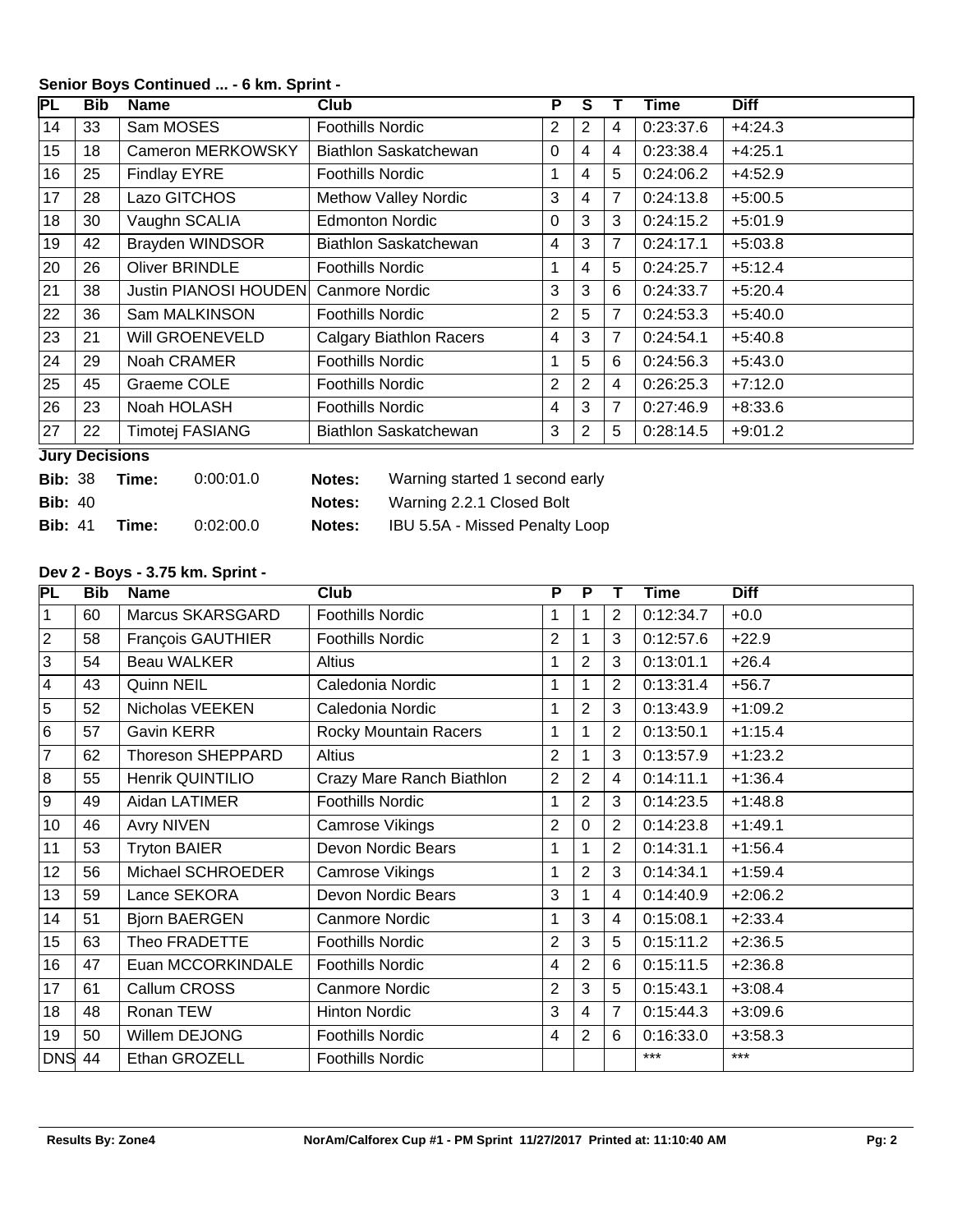| PL             | <b>Bib</b> | <b>Name</b>              | Club                           | P | Р        |                | Time      | <b>Diff</b> |
|----------------|------------|--------------------------|--------------------------------|---|----------|----------------|-----------|-------------|
| 1              | 67         | <b>Desiree PARADIS</b>   | <b>Foothills Nordic</b>        | 2 | 0        | $\overline{2}$ | 0:14:42.1 | $+0.0$      |
| $\overline{2}$ | 74         | <b>Helena LINKLATER</b>  | <b>Edmonton Nordic</b>         | 1 | $\Omega$ |                | 0:14:48.2 | $+6.1$      |
| 3              | 68         | Alexandra HULSHOF        | <b>Foothills Nordic</b>        | 3 | 2        | 5              | 0:14:56.1 | $+14.0$     |
| $\overline{4}$ | 73         | Aria KLOTZ               | <b>Foothills Nordic</b>        | 5 | 3        | 8              | 0:16:12.4 | $+1:30.3$   |
| 5              | 79         | Anna PERRY               | <b>Foothills Nordic</b>        | 2 |          | 3              | 0:16:13.7 | $+1:31.6$   |
| 6              | 75         | Clara NEANDER            | <b>Foothills Nordic</b>        | 2 | 3        | 5              | 0:16:18.4 | $+1:36.3$   |
| 7              | 65         | Kate HARROP              | <b>Calgary Biathlon Racers</b> | 4 |          | 5              | 0:16:26.7 | $+1:44.6$   |
| 8              | 82         | <b>Brynn WITWICKI</b>    | Caledonia Nordic               | 5 | 3        | 8              | 0:16:35.9 | $+1:53.8$   |
| 9              | 72         | Anya KLAFKI              | <b>Foothills Nordic</b>        | 3 | 3        | 6              | 0:16:37.9 | $+1:55.8$   |
| 10             | 64         | Ana GROENEVELD           | <b>Calgary Biathlon Racers</b> | 3 | 3        | 6              | 0:16:57.8 | $+2:15.7$   |
| 11             | 70         | Grace HODOUS             | Auburn Ski Club                | 3 |          | 4              | 0:17:09.3 | $+2:27.2$   |
| 12             | 76         | Zoe KLENKE               | Auburn Ski Club                | 3 | 3        | 6              | 0:17:32.6 | $+2:50.5$   |
| 13             | 71         | Dani BREWSTER            | Devon Nordic Bears             | 4 | 3        | 7              | 0:18:07.0 | $+3:24.9$   |
| 14             | 66         | Natalia MANNS            | Camrose Vikings                | 5 | 4        | 9              | 0:21:23.4 | $+6:41.3$   |
| 15             | 77         | <b>Starlene DOXTATOR</b> | <b>Biathlon Saskatchewan</b>   | 5 | 4        | 9              | 0:22:44.2 | $+8:02.1$   |
| <b>DNS</b>     | 69         | Keelyn THOROGOOD         | <b>Calgary Biathlon Racers</b> |   |          |                | ***       | $***$       |
| <b>DNS 81</b>  |            | Anna MARINO              | <b>Canmore Nordic</b>          |   |          |                | $***$     | $***$       |

#### **Dev 2 - Girls - 3.75 km. Sprint -**

**Jury Decisions**

**Bib:** 93 **Time:** 0:00:02.0 **Notes:** Warning started 2 sec early **Bib:** 96 **Time:** 0:00:01.0 **Notes:** Warning started 1 sec early

**Bib:** 67 **Time:** 0:00:01.0 **Notes:** Warning started 1 sec early

# **Dev 1 - Girls - 3 km. Sprint -**

| PL             | <b>Bib</b>                                                                    | <b>Name</b>            | Club                      | P              | $\overline{P}$ |          | Time      | <b>Diff</b> |  |
|----------------|-------------------------------------------------------------------------------|------------------------|---------------------------|----------------|----------------|----------|-----------|-------------|--|
| $\vert$ 1      | 86                                                                            | Aimee-Rae MORIN        | Devon Nordic Bears        | 0              | $\Omega$       | $\Omega$ | 0:10:45.6 | $+0.0$      |  |
| $\sqrt{2}$     | 85                                                                            | <b>Isabel MCLURG</b>   | <b>Canmore Nordic</b>     | 0              | $\Omega$       | $\Omega$ | 0:11:09.3 | $+23.7$     |  |
| 3              | 92                                                                            | Antija QUINTILIO       | Crazy Mare Ranch Biathlon | 0              |                | 1        | 0:11:49.3 | $+1:03.7$   |  |
| 4              | 93                                                                            | Leanne GARTNER         | <b>Foothills Nordic</b>   | 4              |                | 5        | 0:12:12.5 | $+1:26.9$   |  |
| $\overline{5}$ | 87                                                                            | <b>Grace ELANDER</b>   | <b>Foothills Nordic</b>   | 0              |                | 1        | 0:12:20.3 | $+1:34.7$   |  |
| $\overline{6}$ | 95                                                                            | Allyson THAIN          | Camrose Vikings           | $\overline{2}$ | 3              | 5        | 0:12:48.1 | $+2:02.5$   |  |
| $\overline{7}$ | 90                                                                            | <b>Wallis SIEMENS</b>  | <b>Foothills Nordic</b>   | $\overline{2}$ |                | 3        | 0:13:39.6 | $+2:54.0$   |  |
| 8              | 97                                                                            | Leah FRADETTE          | <b>Canmore Nordic</b>     | $\overline{2}$ | $\overline{2}$ | 4        | 0:13:52.2 | $+3:06.6$   |  |
| 9              | 94                                                                            | Anna LESLIE            | <b>Canmore Nordic</b>     | 3              |                | 4        | 0:13:53.9 | $+3:08.3$   |  |
| 10             | 83                                                                            | <b>Torie PATTERSON</b> | Biathlon Saskatchewan     | 1              | $\overline{2}$ | 3        | 0:14:11.9 | $+3:26.3$   |  |
| 11             | 91                                                                            | Avery RITCO            | Biathlon Saskatchewan     | 0              | $\Omega$       | $\Omega$ | 0:14:13.8 | $+3:28.2$   |  |
| 12             | 88                                                                            | Kaisa LEMYRE           | <b>Canmore Nordic</b>     | 4              | 2              | 6        | 0:14:30.0 | $+3:44.4$   |  |
| 13             | 89                                                                            | <b>Caroline LARSON</b> | <b>Foothills Nordic</b>   | 3              | 4              | 7        | 0:15:21.8 | $+4:36.2$   |  |
| 14             | 98                                                                            | Amelie BURKINSHAW      | <b>Hinton Nordic</b>      | $\overline{2}$ | 4              | 6        | 0:15:55.9 | $+5:10.3$   |  |
| 15             | 96                                                                            | Ashtyn RITCO           | Biathlon Saskatchewan     | 3              |                | 4        | 0:16:20.3 | $+5:34.7$   |  |
| 16             | 84                                                                            | <b>Skye PAUL</b>       | Canmore Nordic            | 3              | 3              | 6        | 0:17:35.9 | $+6:50.3$   |  |
|                | <b>Jury Decisions</b>                                                         |                        |                           |                |                |          |           |             |  |
|                | 0:00:01.0<br><b>Bib: 86</b><br>Notes:<br>Warning started 1 sec early<br>Time: |                        |                           |                |                |          |           |             |  |